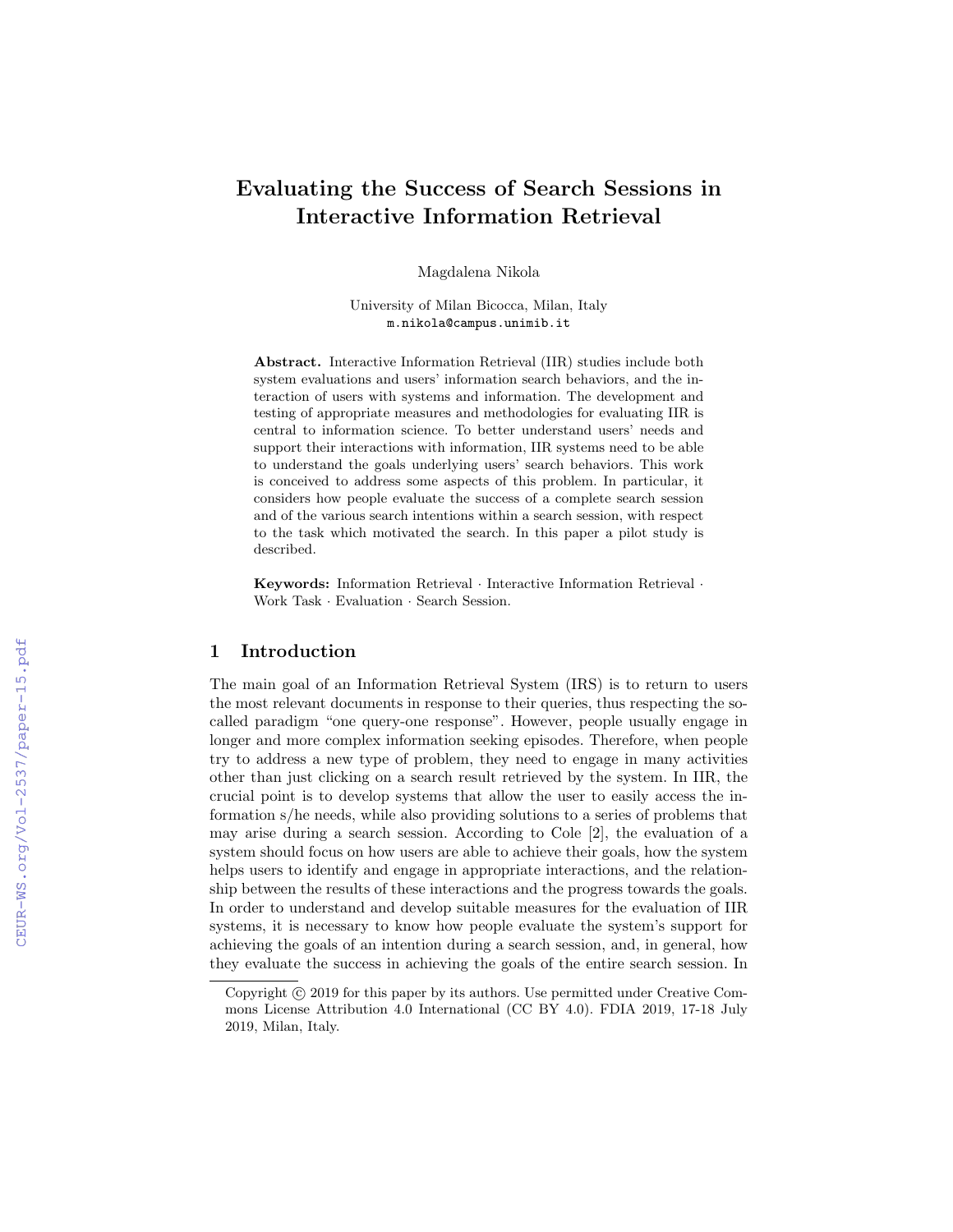order to do this, it is necessary to understand what these intentions are, and what the nature of the work tasks is since it has been shown that task's topic has an essential influence on user behavior during a search session [5]. This paper presents a methodology and a pilot study of a project undertaken during my master's thesis.<sup>1</sup>

# 2 Related Works

Several studies have shown that capturing a user's information need is one of the most critical aspects of IR. Although it is difficult to create an all-including definition of an information need, most information needs can be characterized in terms of tasks and topics: a task represents the goal or purpose of the search, this is what a user wants to accomplish by searching, e.g., a user wants to plan a trip; a topic represents the subject area that is the focus of the task, e.g., the user might plan a trip to Africa. Research has also shown that information needs evolve during the search process, as these are dynamic information needs. This evolution is due to the fact that during a search for information, people learn more about their needs, and consequently their pertinent behaviors change. Li & Belkin in [1] define tasks as "activities people attempt to accomplish in order to keep their work or life moving on". More in general, a work task is defined as an activity people complete in order to achieve their work's goal, e.g., writing a report, planning a vacation. Moreover, a work task is without a doubt a motivation for information search, and includes both  $a$ ) information-seeking tasks and b) information-search tasks. With *information-search* is intended information search only through an information system. Instead, with information-seeking is intended the fact that users may also seek information from other sources, such as human or printed documents. One important development in IIR evaluation and experimentation has been the simulated work task that describes the situation leading to the information need. The nature of the task that leads a person to engage in the interaction with an IRS in searching for information has been shown to influence the behavior of users during the search sessions.

In recent years, the characteristics of search tasks have been studied, such as how different search tasks could be classified, what they are influenced by, and how they differ according to their attributes. A concrete example is a study conducted by Wildemuth, Freund, and Toms [4] in 2014, in which two attributes of the search tasks are studied and implemented: task complexity and task difficulty. That work provides a "detailed revision of existing practice in developing search tasks to test, observe or control" these two attributes, because as they say "it is not clear if these attributes are mutually exclusive or share some dimensions, as current definitions have tended to blur the distinction" [4].

# 3 A New Paradigm of User Study for Evaluating IIR

This project for the evaluation of IIR systems aims at investigating the following issues: a) given a search session in response to a motivating task, how would

 $1$  The project was undertaken under the supervision of Prof. Nicholas Belkin at Rutgers University and Prof. Gabriela Pasi at the University of Milano - Bicocca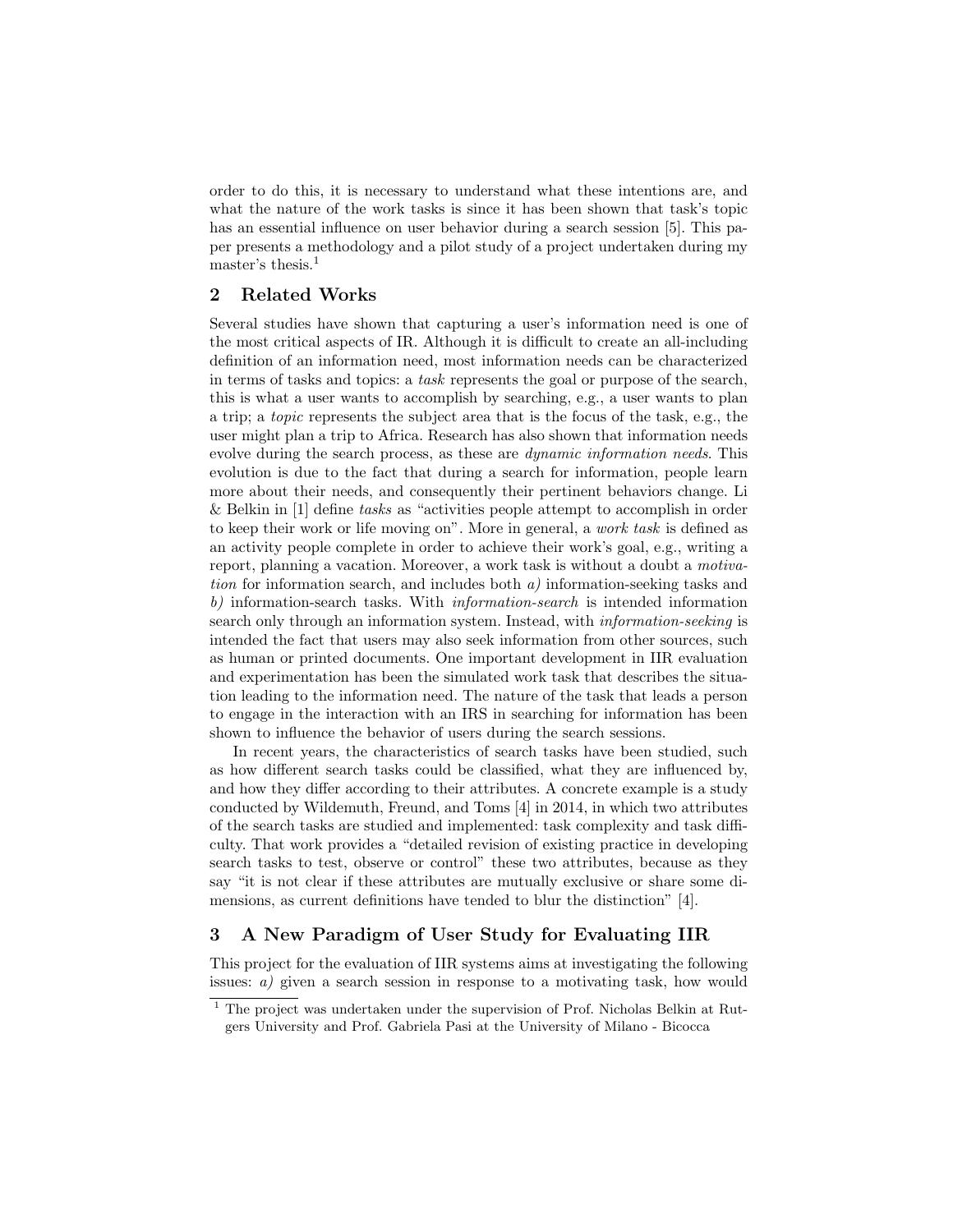we evaluate the system support for that search session? b) given an intention associated with a query segment, how would we evaluate the system support for that intention?  $c)$  can we discover measures for evaluating the contribution of each query segment to the success of the search session as a whole?

To address these issues, the main practical goal of the work is to develop a framework for the evaluation of IIR Systems. To do this, the following research questions have to be answered:

- 1) RQ1 How do people judge the success of a search session?
- 2) RQ2 How useful was each intention/query segment in accomplishing the goal of the search session?

RQ1 concerns the ability to learn how satisfied are users in carrying out the search task, or how successful, according to them, was their search session. Specifically, it wants to investigate the kind of measures that users adopt when they evaluate the whole search session: what is/are appropriate measure(s) for evaluating the system support of the search session? Do different types of motivating tasks require different evaluating measures?

RQ2 aims to learn about the usefulness of each intention of the search session and the usefulness of each query segment of the same search session in accomplishing the goal of the search task. Furthermore, it aims at understanding what are the appropriate measures for evaluating the contribution of each intention/query segment in accomplishing the goal of the search session.

# 4 Research methodology

In the performed pilot study, users were required to follow a specific procedure, whose steps are summarized in Table 1.

|  |  |  | Table 1. Summary procedure. |
|--|--|--|-----------------------------|
|--|--|--|-----------------------------|

| Procedure                                                                          | Time               |
|------------------------------------------------------------------------------------|--------------------|
| 1 Read and sign the consent form                                                   | $3 \text{ min}$    |
| <b>2</b> Initial questionnaire                                                     | $2 \text{ min}$    |
| <b>3</b> Shown the tutorial about the system                                       | $10 \text{ min}$   |
| 4 Shown the task and the topic of the search                                       | $3 \text{ min}$    |
| <b>5</b> Second questionnaire                                                      | $2 \text{ min}$    |
| 6 Search, all behaviors are logged                                                 | $ 20 \text{ min} $ |
| <b>7</b> Replay the search, by query segment & annotation of query segments 40 min |                    |
| 8 Search session evaluation and comparison                                         | $12 \text{ min}$   |

As shown in Table 1, prior to conducting their searches, subjects were asked to read and sign a consent form in which each of them was informed about the experiment. Then, searchers completed a brief questionnaire about their demographic characteristics and their normal searching behaviors. Next, searchers were given a video tutorial which was designed to interactively guide them through the workings of the experimental system. In the next step, to the users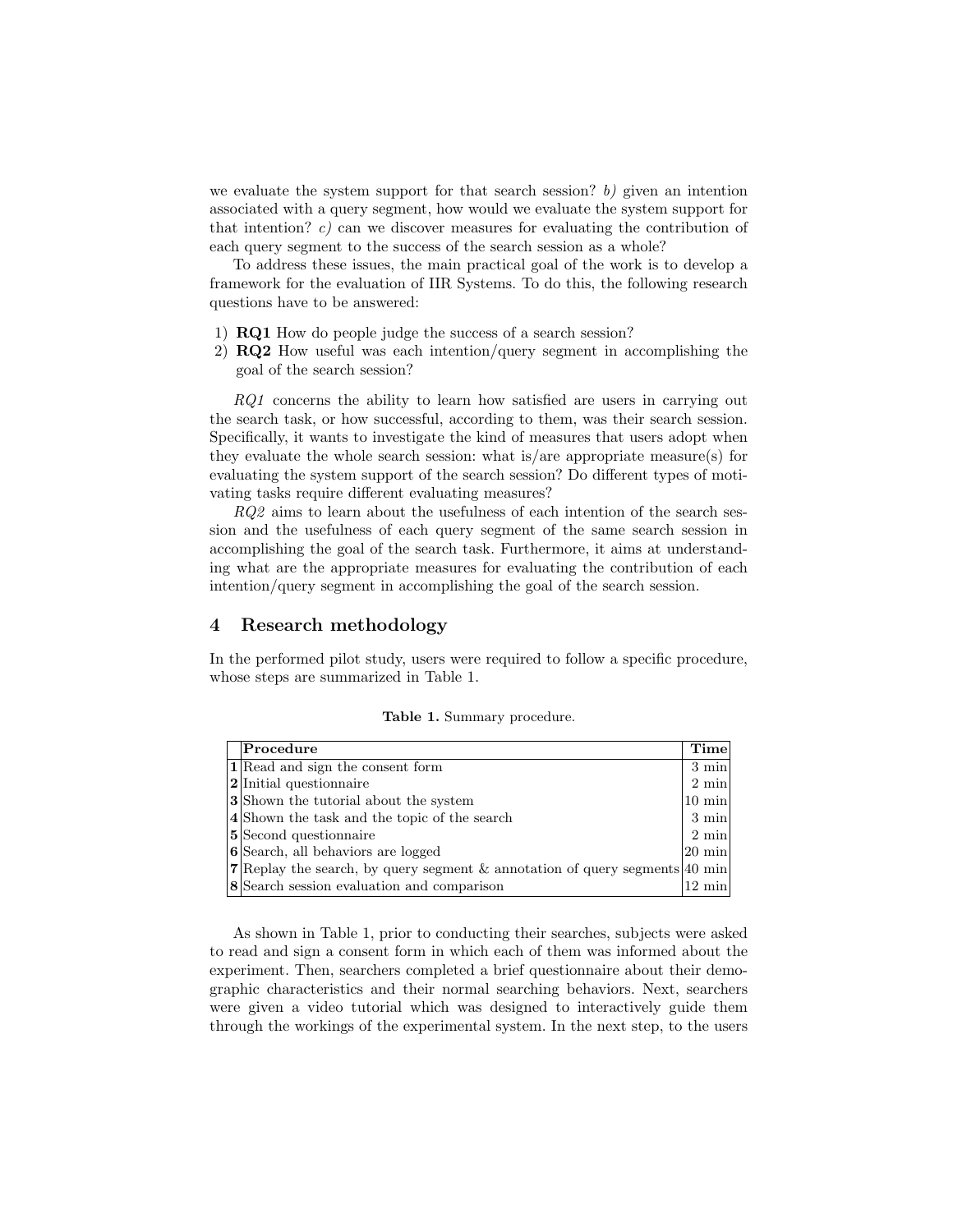were shown the tasks and the topics of the search. Before doing their search, subjects were asked to take familiarity with the topic and the motivating task and to anticipate their supposed difficulty in completing the assignment. While doing the search they had the possibility of saving/unsaving pages they considered useful/not useful for accomplishing the task. The search ended when the time required for the search was expired or when users have felt that the task was accomplished. After the search was completed, participants were required to fill a questionnaire, whose focus was understanding their intentions in each query segment and the successes related to them. At the end of the entire searching experience, subjects participated in a structured post-search interview which was designed to elicit confidence, attitudes, strategies, and behaviors directly related to the success or unsuccessful of their search session.

#### 4.1 Study Motivating Tasks

The task type classification framework proposed by Li & Belkin [1] was used to construct two motivating tasks for this study. The specific intention in task construction was to design motivating tasks that differed systematically on several of the facets of the task that were shown to affect search behavior. In particular, two task types were chosen because they have shown, in previous work, to lead to significant differences in search behaviors, including frequency of search intentions. We hypothesize that the understanding of success in the two tasks is different.

The motivating tasks used in the study are based on the following Task Scenario: You are about to plan a vacation with your partner to improve your personal relationship between you and him/ her. You want to do this after the end of Spring semester, when you have 18-26 May when you'll both be free, and can book for a week somewhere, including travel time. The considered two tasks to be executed by participants are Task 1 or Task 2, summarized in Table 2 below.

| No.      | Your Task                                                                          |
|----------|------------------------------------------------------------------------------------|
|          | Find at least three resorts in different countries that you think will be good     |
|          | for the purpose of the trip to show your partner. If you book flights now to the   |
|          | general area for that period, you'll be able to afford a nice resort. Be sure that |
|          | the region safety won't be a problem for the places you find. Please save up to    |
|          | three pages for each resort, that you think will be useful in helping you and      |
|          | your partner to decide which one is best.                                          |
| $\bf{2}$ | Please find and save the $page(s)$ for each of the resorts named below, which      |
|          | give you information about the best available weekly rate for two at that resort,  |
|          | during the period March 16-24. Available resorts: Indonesia - The Santai,          |
|          | Malaysia - The Banjaran Hotsprings Retreat, Singapore - Capella Singapore,         |
|          | Thailand - Pimalai Resort & Spa, Vietnam - Fusion Maia Da Nang.                    |

Table 2. Description of the tasks.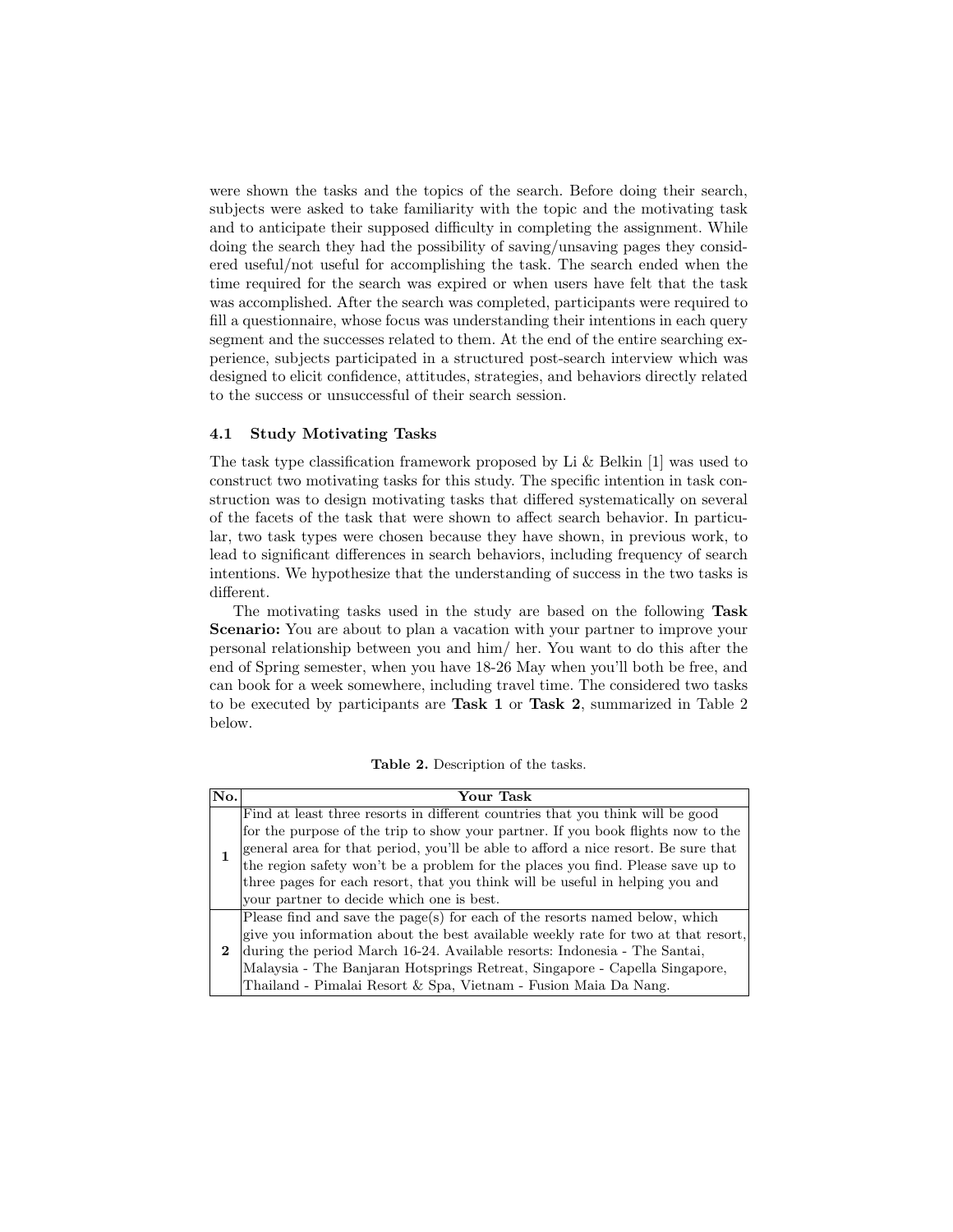#### 5 Results

Undergraduate students were recruited from Rutgers University to participate in the study. The age of participants ranged between 18 and 21, and the average number of years the participants have been conducting online searches was 11 years. All participants rated themselves as an experienced searcher in using search engines (e.g., Google, Bing). Some of them indicated that they are also experts in searching through social media (e.g., Facebook, Twitter, YouTube), or marked that they are also experts in searching within community-based forums (e.g., Quora, Stack Overflow). However, only one participant rated himself as an experienced searcher in using other search tools, such as a library database. In general, on average, participants were experienced with online information searching, because they usually search for information online for their every-day needs (e.g., homework, studies).

In the first part of the study, it may be said that most of the participants were successful with their intentions: in fact, in most cases, users have managed to complete the intentions of query segments, so these intentions have been marked as successful. During the search, however, there were cases in which the participants failed to positively conclude some intentions, which is why they have been labeled as non-successful intentions. Summarizing, 77% of the intentions chosen during the search sessions were marked as successful, and 15% as nonsuccessful. Moreover, some intentions have not been reported either as successful or as not successful, this number covers 8% of the total intentions. Instead, the reasons for which users have reformulated their queries can be grouped as follows:  $a)$  the user entered the new query because s/he was able to find the best-rated resort from what TripAdvisor stated, b) the user was still trying to find information from each of the websites,  $c$ ) the user wanted to find another review of the resort besides TripAdvisor, d) the participant found the top resort in Vietnam and was looking for more information about the resort,  $e$ ) the user was trying to load the website for another resort but it would not load, so s/he moved onto the next resort which also would not load,  $f$ ) the user wanted to obtain details about the best luxury resorts in Malaysia.

It can be said that the most important part of this project was to understand what the users meant by the success of a task, what it means to achieve the goal of the task and positively conclude the search session. For this reason, all users were asked to provide us with their own and personal definition of successful. To the question "What do you mean by successful?", we have received several answers, which vary from the simplest answer in which the user says that s/he was able to find three websites/resort in three countries, to the most reformulated ones in which the users explain that s/he found what s/he was looking for to the best of his/her ability, or that s/he did not find package pricing, rather the nightly pricing for each of the resorts and their amenities.

# 6 Discussion of the Results

The most important outcomes from the study are:  $a$ ) even with this small sample, participants made use of almost all the available intentions and they seem to have